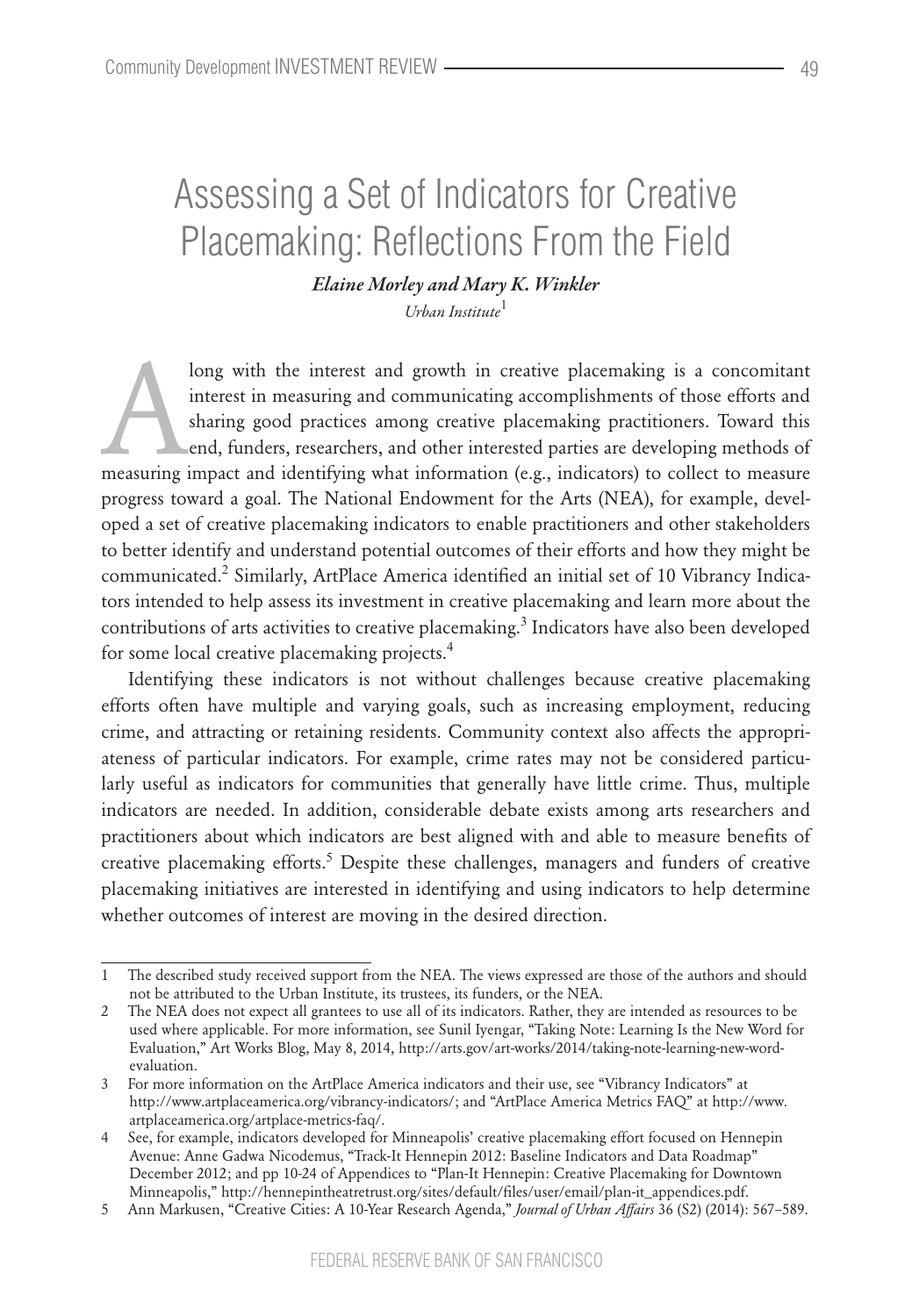## **The Validating Arts and Livability Indicators Study**

The NEA sponsored the Urban Institute's Validating Arts and Livability Indicators (VALI) Study from fall 2012 to spring 2014 to validate a set of 23 potential indicators.<sup>6</sup> The NEA selected indicators to reflect four key dimensions of livability: resident attachment to community, quality of life, arts and cultural activity, and economic conditions. The NEA identified multiple indicators for each dimension (Table 1). It chose indicators by reviewing goals of applicants for NEA funding and by reviewing relevant research. The NEA chose only indicators for which data are available from national, publicly available sources, such as the US Census Bureau's County Business Patterns data to avoid the need for practitioners to rely exclusively on local sources, which may not always exist, or to collect their own data, which can be expensive and time-consuming. Publicly reported data establishes reasonably reliable indicators of changes in a community's livability. Although creative placemaking efforts are not the only cause of changes in publicly reported data values, such changes could be examined in combination with local or project-specific data to better understand a creative placemaking project's effects. In addition, changes in indicator values could be a starting point for more rigorous project evaluation.<sup>7</sup>

The VALI study sought feedback about the suitability of the indicators for two purposes: to reflect livability conditions and, separately, as outcome indicators specific to local creative placemaking efforts. Researchers conducted site visits and held a convening to obtain feedback from approximately 80 participants involved in creative placemaking from 10 Our Town grantee communities.<sup>8</sup> (For more on the NEA's Our Town grants, see Chu and Schupbach in this issue.) Urban and rural sites were equally represented in the study. Participants provided feedback by reviewing community-specific maps and bar charts based on indicator data and also discussed indicators conceptually (independent of numeric values). Participants represented approximately 50 organizations, including arts and cultural organizations, community or neighborhood organizations, and businesses and local government agencies. The study also included a focus group with five practitioners or researchers with expertise in community development and indicators who were not directly involved in creative placemaking.

<sup>6</sup> E. Morley, M. K. Winkler, S. Zhang, R. Brash, J. Collazos, "The Validating Arts and Livability Indicators (VALI) Study: Results and Recommendations," (Washington, DC: National Endowment for the Arts, 2014), http://www.urban.org/UploadedPDF/413142-The-Validating-Arts-and-Livability-Indicators-Study-Resultsand-Recommendations.pdf.

<sup>7</sup> J. Schupbach and S. Iyengar, "Our View of Creative Placemaking, Two Years In," November 27, 2012, http:// createquity.com/2012/11/our-view-of-creative-placemaking-two-years-in.html; and J. Schupbach, "Creative Placemaking—two years and counting!" May 31, 2012, http://arts.gov/art-works/2012/creative-placemakingtwo-years-and-counting.

<sup>8</sup> Anne Gadwa Nicodemus, who served as an advisor to this study, facilitated portions of this day-long convening.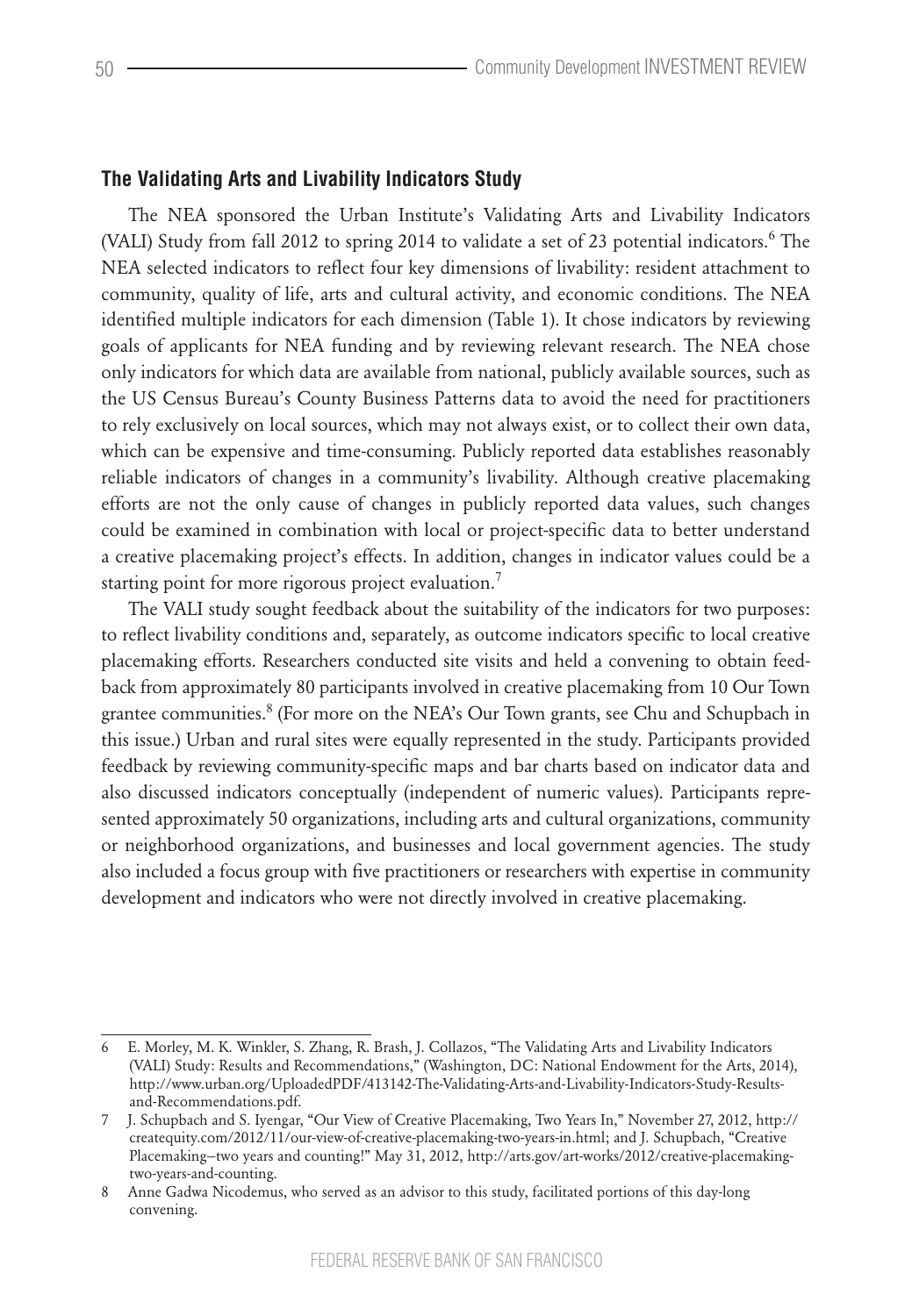| <b>Indicator</b>                                                                           | <b>Geographical Area</b> |  |
|--------------------------------------------------------------------------------------------|--------------------------|--|
| <b>Resident Attachment to Community</b>                                                    |                          |  |
| Capacity for homeownership (proportion of single-unit structures)                          | <b>Census Tract</b>      |  |
| Length of residence (median length)                                                        | <b>Census Tract</b>      |  |
| Proportion of housing units owner occupied                                                 | <b>Census Tract</b>      |  |
| Proportion of housing units occupied                                                       | <b>Census Tract</b>      |  |
| Election turnout rate                                                                      | County                   |  |
| Household outflow (tax returns leaving)                                                    | County                   |  |
| Civic engagement establishments per 1,000 population                                       | ZIP Code                 |  |
| <b>Quality of Life</b>                                                                     |                          |  |
| Median commute time                                                                        | County                   |  |
| Retail and service establishments per 1,000 population                                     | ZIP Code                 |  |
| Violent crime rate                                                                         | County                   |  |
| Property crime rate                                                                        | County                   |  |
| Percentage of residential addresses not collecting mail                                    | County                   |  |
| Net migration                                                                              | County                   |  |
| <b>Arts and Cultural Activity</b>                                                          |                          |  |
| Median earnings of residents employed in arts- and entertainment-related<br>establishments | <b>Census Tract</b>      |  |
| Proportion of employees working in arts- and entertainment-related<br>establishments       | County                   |  |
| Relative payroll of arts- and entertainment-related establishments                         | County                   |  |
| Arts, culture, and humanities nonprofits per 1,000 population                              | <b>Census Tract</b>      |  |
| Arts and entertainment-related establishments per 1,000 population                         | ZIP Code                 |  |
| <b>Economic Conditions</b>                                                                 |                          |  |
| Median home purchase loan amounts                                                          | <b>Census Tract</b>      |  |
| Median household income                                                                    | <b>Census Tract</b>      |  |
| Active business addresses                                                                  | <b>Census Tract</b>      |  |
| Unemployment rate                                                                          | <b>Census Tract</b>      |  |
| Income diversity                                                                           | <b>Census Tract</b>      |  |

| Table 1. NEA Candidate Indicators for the Arts and Livability |  |  |  |  |  |
|---------------------------------------------------------------|--|--|--|--|--|
|---------------------------------------------------------------|--|--|--|--|--|

*Note: Based on outcome area and the lowest geographical level at which national data are available.*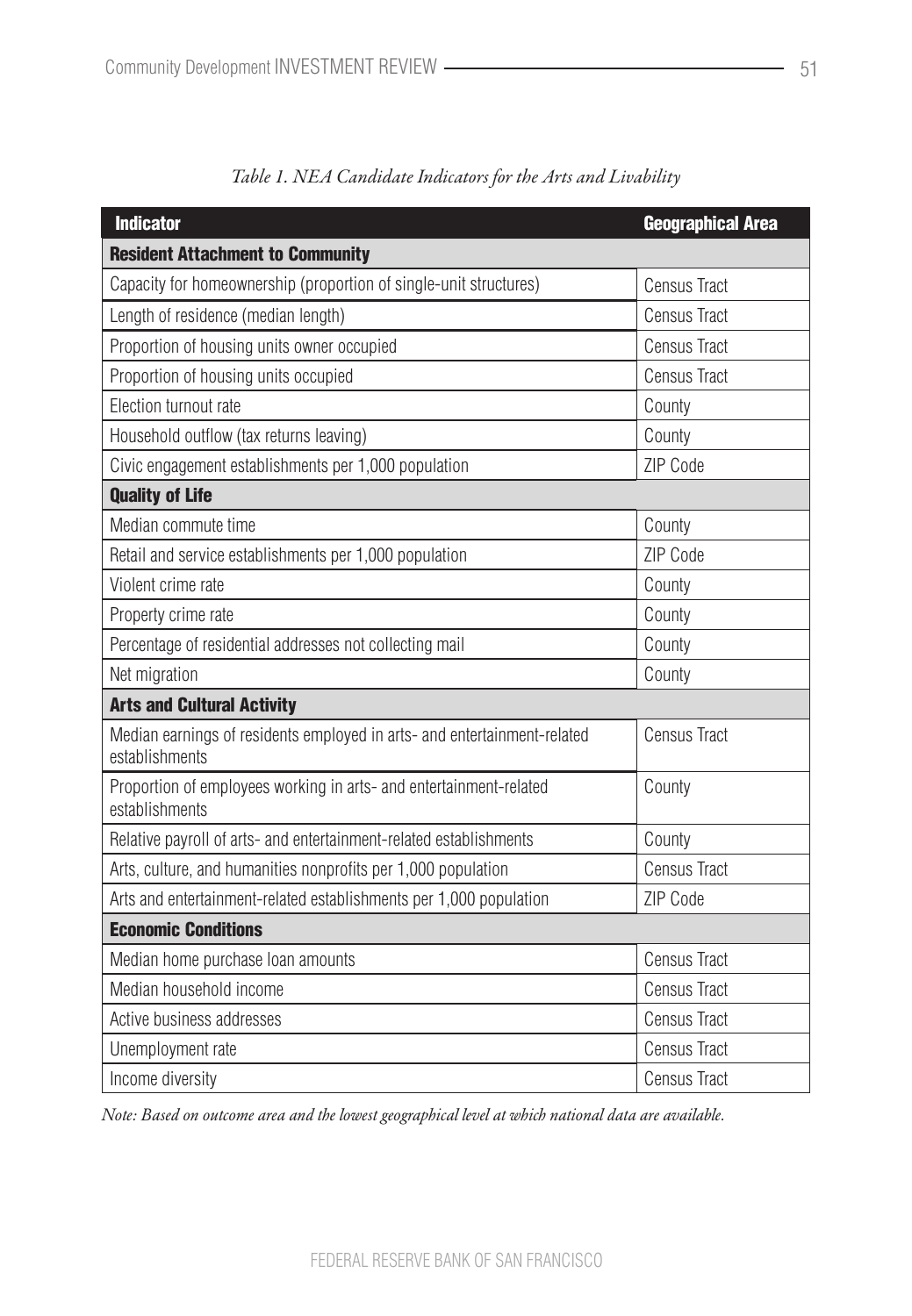## **Reactions to the Indicators**

Participants approached this study with more interest than expected. They were very engaged with the indicators and local data validation activities throughout the process. Many asked thoughtful questions, challenged assumptions, and offered alternative proposals. Their responses suggested an appetite for measuring the impact of creative placemaking efforts. This was particularly evident at the convening of four Our Town grantees—two rural and two urban communities. Each community had two representatives—one from an arts-related partner agency, the other from a government partner agency. The mixture of perspectives, evident in both full-group and small-group discussions, provided a particularly rich exchange of ideas. Often, such "buy in" is absent and measurement activities are primarily viewed in the context of grant compliance and less often in the context of program improvement.

Key findings from the VALI Study (the report is available on the NEA and Urban Institute websites) include the following:<sup>9</sup>

*Participants viewed most of the indicators as representative of their respective livability dimensions.* Some exceptions included single-unit housing structures (representing capacity for homeownership) and election turnout rates as signals of community attachment; and home purchase loan amounts and a measure of income distribution (Gini coefficient) as indicators of economic conditions.

*Less consensus existed on the validity of indicators as measures of creative placemaking project contributions.* Participants had mixed or less favorable reactions to a greater number of indicators when they considered using them to reflect their own project's intended outcomes. Less favorable were single-unit housing structures and election turnout rates (resident attachment to community), and median commute time (quality of life). Several indicators, including crime rates, household income, and unemployment rates received mixed ratings. Given the relatively small size and scope of many creative placemaking efforts in the context of the larger community, many participants believed these projects could not have much effect on these indicators.

*Community context matters.* The communities selected to participate in this study were diverse in many ways, including age of community; geographic region; population (age, size, density); project type (e.g., arts infrastructure, cultural district development, festivals and engagement); and project objectives. These and other characteristics appeared to affect perceptions of indicators, particularly their appropriateness as creative placemaking indicators. For example, individuals representing an urban or rural area often expressed different views about the same indicator (e.g., crime rates). However, when the responses were aggregated among all communities, these differences tended to be more muted.

<sup>9</sup> Elaine Morley et al, "The Validating Arts and Livability Indicators (VALI) Study: Results and Recommendations," http://arts.gov/sites/default/files/VALI-Report.pdf.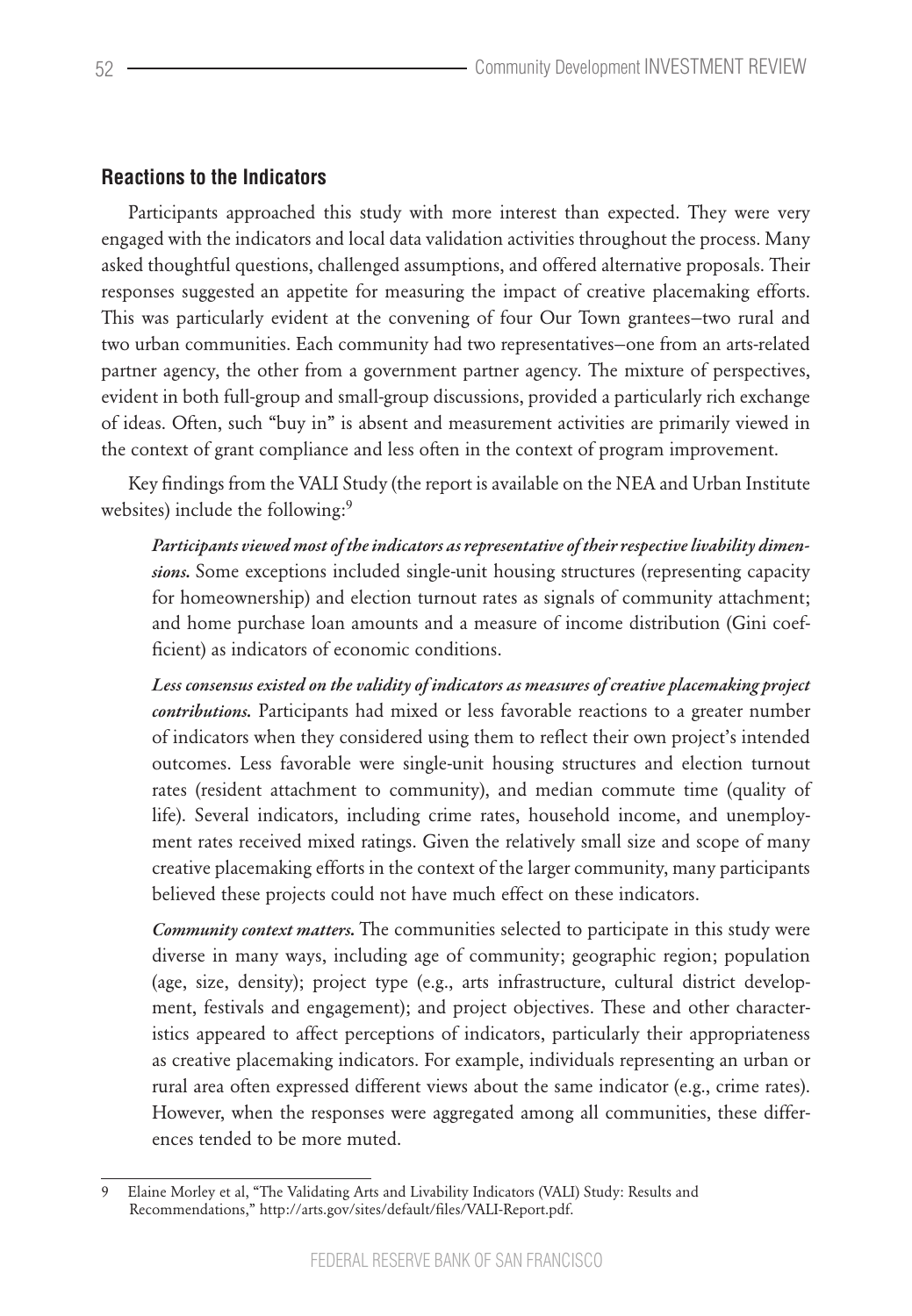*Geographic scope of indicators is a principal concern.* Study participants often raised concerns about using indicator data reported in large geographic areas (e.g., county crime rates) to reflect changes in smaller areas where creative placemaking projects typically focus efforts (e.g., neighborhoods). However, participants considered data reported for these larger areas useful in providing context for other indicators.

### **Looking Ahead**

The VALI study showed that most respondents viewed the indicators as relevant within their respective livability dimensions. However, participants viewed some indicators as less strongly relevant for measuring the contribution of individual creative placemaking efforts. Most participants viewed the set of indicators as a reasonable place to start, but many also thought that additional indicators and tools were needed to effectively communicate individual program or collective community effects. These findings suggest a two-part agenda. The first part should address identifying the most appropriate measures. The second should focus on how best to develop the capacity of creative placemaking organizations to capture and report on their contributions to individuals and communities. We offer the following suggestions:

#### *Taxonomy of Outcomes*

Build on the efforts of NEA, ArtPlace America, and others in the field by assembling a working group to develop and gradually refine a taxonomy of outcomes to capture the individual and collective contributions of creative placemaking efforts. Efforts such as the Cultural Data Project—or the more recent effort by Grantmakers in the Arts to establish a National Standard Taxonomy on Support for Individual Artists<sup>10</sup>—could guide development of such a classification structure. The taxonomy of cultural vitality indicators, developed by Maria Rosario Jackson and colleagues, could also offer guidance.<sup>11</sup> A distinguishing factor of this suggestion is emphasis on outcomes for individuals and community rather than a set of indicators that largely captures inputs and resources supporting arts activities. The four livability dimensions are a start, but other dimensions, such as education, health, and diversity (sometimes noted as gaps by study participants) could be readily added. Initially, this taxonomy could be an inventory of indicators currently available and in use, but it could quickly evolve to build a menu or wish list of desirable indicators currently unavailable or untested.

#### *Creative Placemaking Monitoring and Evaluation Peer Network*

The VALI Study revealed considerable interest in indicators, data sources, and data collection techniques. Creating a forum for various stakeholders to continue to engage in

<sup>10</sup> Alan Brown et al, "A Proposed National Standard Taxonomy for Reporting Data on Support for Individual Artists," (Seattle, WA: Grantmakers in the Arts, 2014), http://www.giarts.org/article/support-for-individualartists-research-initiative.

<sup>11</sup> Maria Rosario Jackson et al, "Cultural Vitality In Communities: Interpretation and Indicators," (Washington, DC: Urban Institute, 2006), http://www.urban.org/publications/311392.html.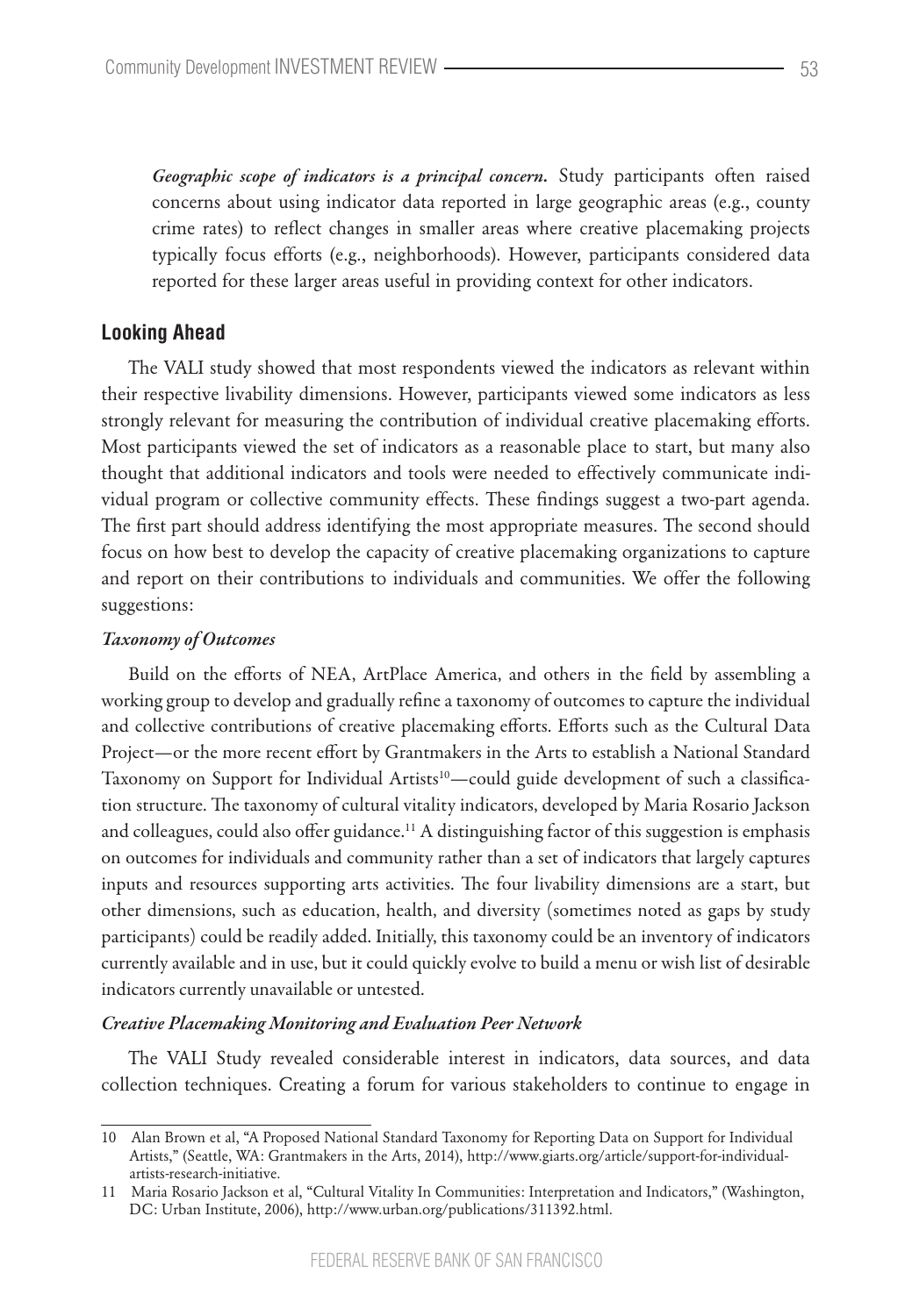these and other topics could support creative placemaking activities and better measurement opportunities. The National Neighborhood Indicators Partnership, as an example of a network, sponsors a listserv enabling participants to share resources, post research inquiries, or share ideas about current or best practices. Depending on the size, scope, and interest of a potential creative placemaking community of interest, participants could work together to solve problems with gaps in research, data collection strategies, and methods. Such a network could be established with relatively low overhead, but choosing a sponsor or moderator for the network may require more consideration.

#### *Repository of Tools and Approaches for Evaluating Creative Placemaking*

Although the size and scale of creative placemaking activities vary considerably, many projects have limited capacity and resources to undertake measurement or evaluation activities. Finding a place to post sample community surveys, local strategies for obtaining less commonly available data elements, or case studies would shorten the learning curve for many communities. The repository could include links to publicly available resources, with new links added as they become available. Materials could include case studies, such as the NEA's recently released e-storybook of case studies and lessons learned from Our Town grantees;12 studies or guidance documents on indicators; and data sets or descriptions of data sets, such as those available from local indicator projects in some communities.13 VALI Study researchers identified several projects that may have indicators relevant to creative placemaking. The NEA expects to provide this information in 2015.

#### *Research Partnerships*

Data collection and evaluation capacity concerns of local creative placemaking projects may also be addressed by encouraging partnerships with local universities or communitybased groups. The advantages of such partnerships, in many cases, is to offer low-cost support beyond what may be possible with limited funding for most local creative placemaking efforts. Depending on the type of data collection activity, it may be possible for partners to help engage residents (e.g., recent retirees) in conducting in-person community surveys or participating in focus groups to obtain data on a variety of community outcomes unlikely to be available to national, regional, or local administrative data sources.

We believe advancement on any of these fronts would lead to a broader menu of indicators, data collection strategies, and, ultimately, better data in support of creative placemaking efforts.

*Elaine Morley, PhD, is a senior research associate in the Urban Institute's Metropolitan Housing and Communities Policy Center. She has more than 25 years of experience in performance measurement* 

<sup>12</sup> The National Endowment for the Arts, "Exploring Our Town," http://arts.gov/exploring-our-town/

<sup>13</sup> The Boston Indicators Project is a well-known example. It includes a section of indicators on cultural life and the arts. See http://www.bostonindicators.org/.